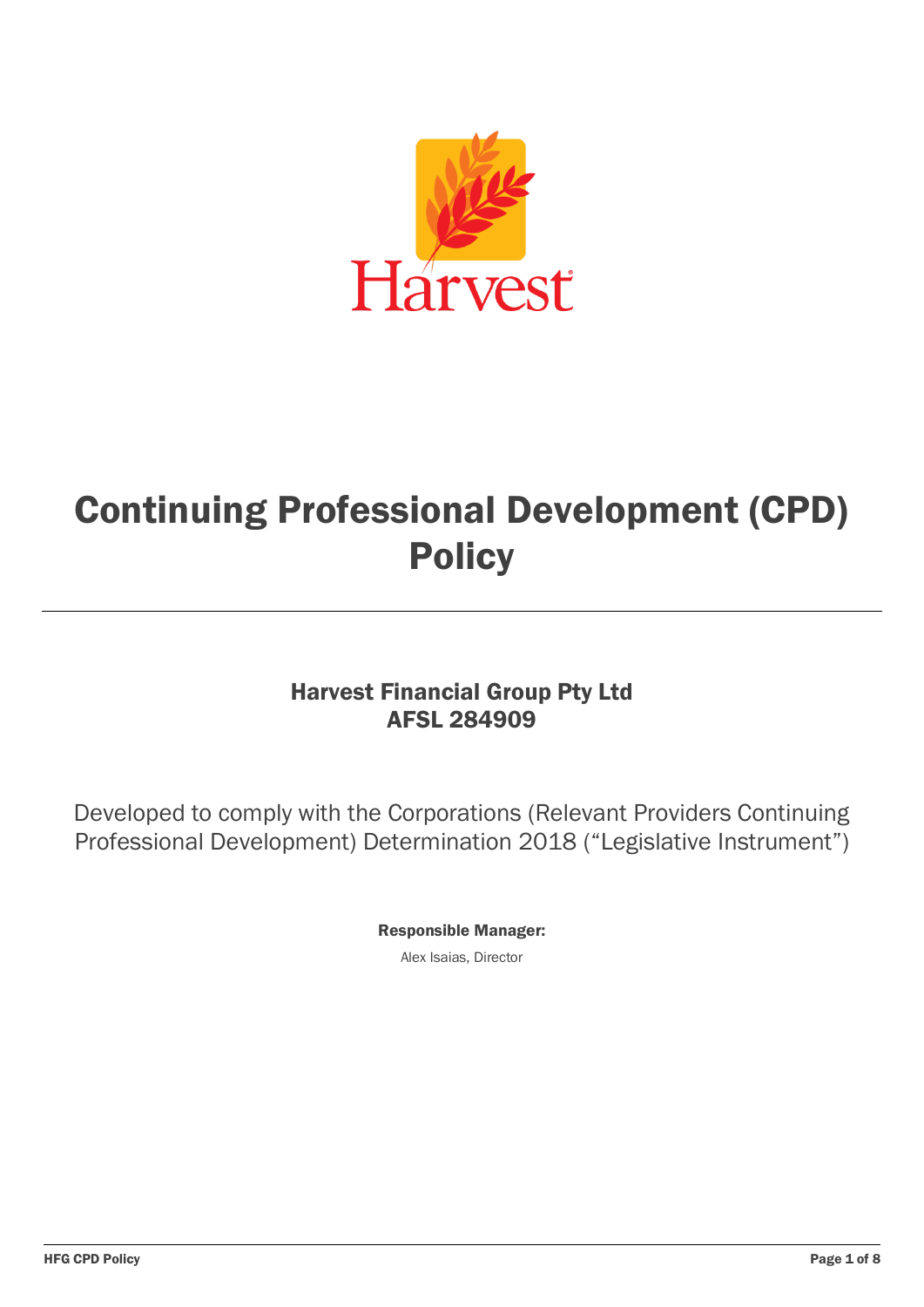## **Background**

#### 1. Introduction

#### *1.1* Summary

- *a)* Harvest Financial Group (HFG) has certain obligations in relation to continuing professional development, training and competency under its Australian Financial Services Licence (AFSL) and under the *Anti-Money Laundering and Counter-Terrorism Financing Act 2006 (Cth)* (AML/CTF Act).
- b) In addition to these requirements, some representatives may also hold professional qualifications and/or registrations that have additional ongoing CPD requirements. Each representative must ensure that, if applicable, any such additional CPD requirements are met.

#### 1.2 Our commitment to ongoing CPD

a) HFG believes that a strong compliance culture is key to ensuring the best outcomes for our clients. It is also key to making sure HFG continue to remain eligible to hold its AFSL. All Representatives must take ongoing training seriously and ensure that they meet all of the requirements of this policy.

#### 2. Purpose

- a) This Policy outlines HFG's CPD, training and competency requirements. This includes:
	- (i) Assisting all employees to be aware of what their ongoing CPD obligations are and how to meet them;
	- (ii) Which roles and functions require certain qualifications and/or authorisations before they can be performed;
	- (iii) How CPD training records will be maintained and monitored; and
	- (iv) Who is responsible for ensuring employees have met any applicable training obligations.

#### 3. Scope

a) This policy specifically applies to all Representatives.

#### 4. Consequences of breaching this policy

a) Non-compliance with this Policy may result in disciplinary action up to and including termination.

## Our Obligations

#### 5. General obligations for AFSL holders

- a) As an AFSL holder, HFG must, among other things:
	- (i) Maintain and demonstrate ongoing competence to provide financial services;
	- (ii) Ensure representatives are adequately trained and remain competent to provide financial services at all times;
	- (iii) Ensure financial services are provided efficiently, honestly and fairly;
	- (iv) Take reasonable steps to ensure its representatives comply with financial services laws; and
	- (v) Maintain organisational competency including the appointment of Responsible Managers.

#### 6. Financial Advisers Standards and Ethics Authority (FASEA)

a) Amendments to the *Corporations Act 2001 (Cth)* (**Corporations Act**) that were passed in 2017 now require individuals identified as Relevant Providers to meet the CPD requirements set out by the appointed standards body. This body is FASEA.

#### 7. Regulatory basis for this Policy

- a) This Policy is based on relevant regulatory guidelines including:
	- (i) *Corporations (Relevant Providers Continuing Professional Development Standard) Determination 2018*
	- (ii) AFSL general obligations under s912A of the Corporations Act
	- (iii) ASIC Regulatory Guidelines:
		- (a) RG 104 Licencing: Meeting the general obligations.
		- (b) RG 105 Licencing: Organisational competence.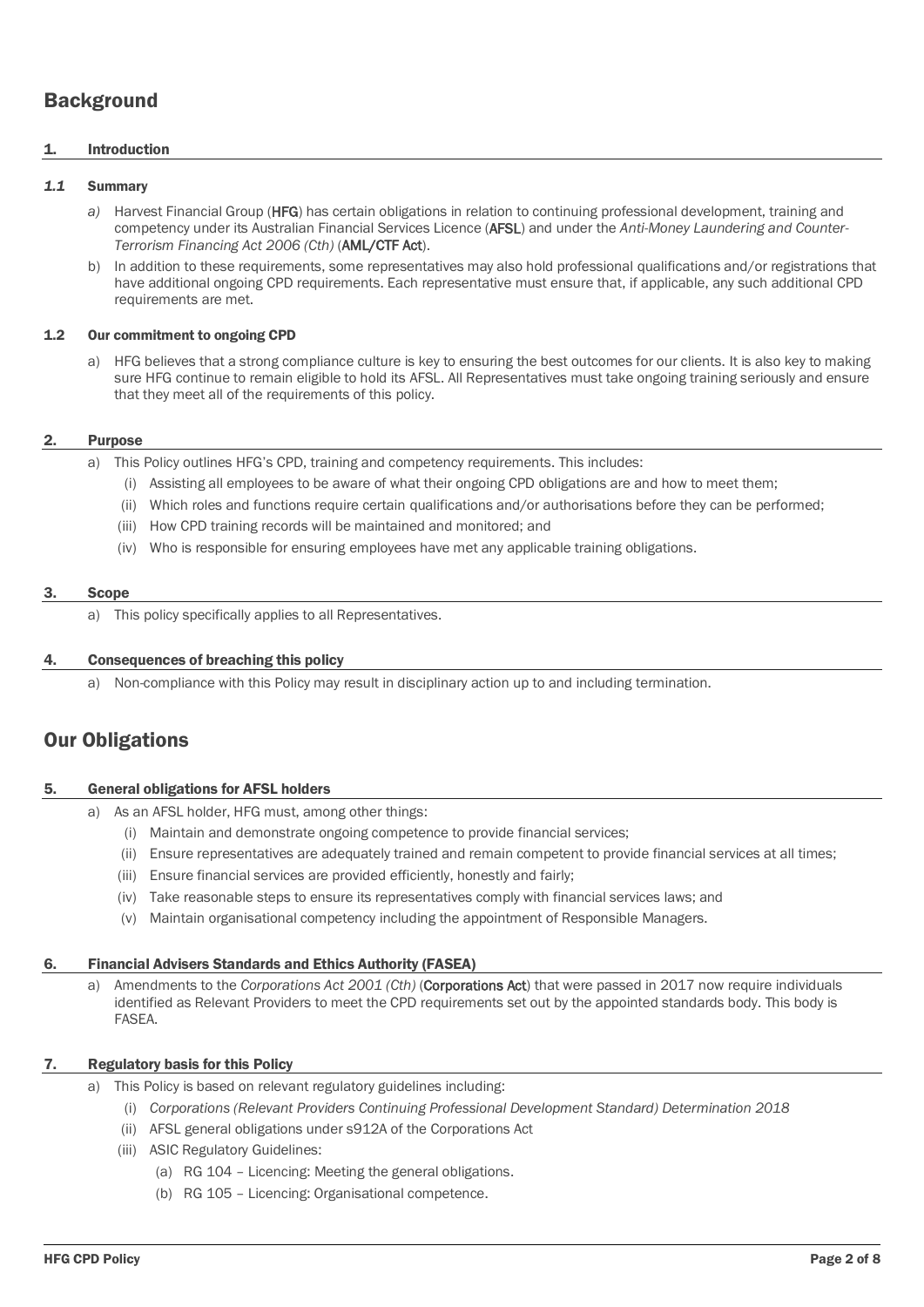- (c) RG 146 Licencing: Training of financial product advisers.
- (iv) AML/CTF Act

## Expectations and Obligations of Representatives

#### 8. Financial Product Advice

a) Representatives may be required to provide Financial Product Advice and/or Deal in a Financial Product. In order to perform and such functions, a Representative must be authorised to do so. This authorisation is given in the form of a Letter of Authority (LOA). The LOA will set out the type of advice the Representative is authorised to provide (general and/or personal) as well as the financial products the Representative is authorised to provide such advice on and /or deal in. Representatives must not at any time act outside the scope of their LOA. Representatives who have been given an LOA must meet their ongoing CPD requirements to maintain this authority.

#### 9. Obligations on Representatives

#### 9.1 Conduct

- a) All Representatives must:
	- (i) Comply with all rules, regulations, legislation and policies (as set out an amended from time to time);
	- (ii) Conduct themselves efficiently, fairly and honestly; and
	- (iii) Meet all reasonable standards of performance that clients and the business are entitled to expect of them.

#### 9.2 Knowledge

- a) Representatives must maintain ongoing competency and adequate knowledge of in relation to the activities they are authorised to undertake on behalf of HFG as well as any other skill and knowledge required to perform their role and function. This includes, but is not limited to adequate knowledge of:
	- (i) The Corporations Act;
	- (ii) Other relevant regulations and legislation;
	- (iii) Developments within your areas of authorisation;
	- (iv) Any relevant conditions attached to HFG's AFSL;
	- (v) HFG's policies and procedures that apply to your conduct;

## Assessment of qualifications and skills

#### 10. Determination of requirements

a) HFG must assess and determine what qualifications and experience are necessary for the duties the Representative is to undertake on behalf of the HFG having due regard for regulatory minimum requirements and the demands and scope of each role.

#### 11. Assessment of prospective Representatives

#### 11.1 Prospective Representatives

a) The skills, experience and qualifications of any prospective Representative must be assessed prior to a job offer being presented. The assessment must have due regard for the scope and level of authorisation. This assessment must be approved by the Head of Compliance in conjunction with the Directors.

#### 11.2 Transfers and promotions

- a) All transferred or promoted Representatives that are subject to RG146 and adviser qualification requirements must have their skills, experience and qualifications assessed having regard to the scope and duties of the role. This assessment must be approved by the Head of Compliance in conjunction with the Directors.
- b) Where there is a minor gap in competencies, the Representative may be suitable for appointment at the sole discretion of the Directors, subject to the following:
	- (i) The Representative must agree to a remediation plan with includes timeframes for any competency gaps to obtained. This includes an agreement by the Representative to undertake any additional training and/or qualifications required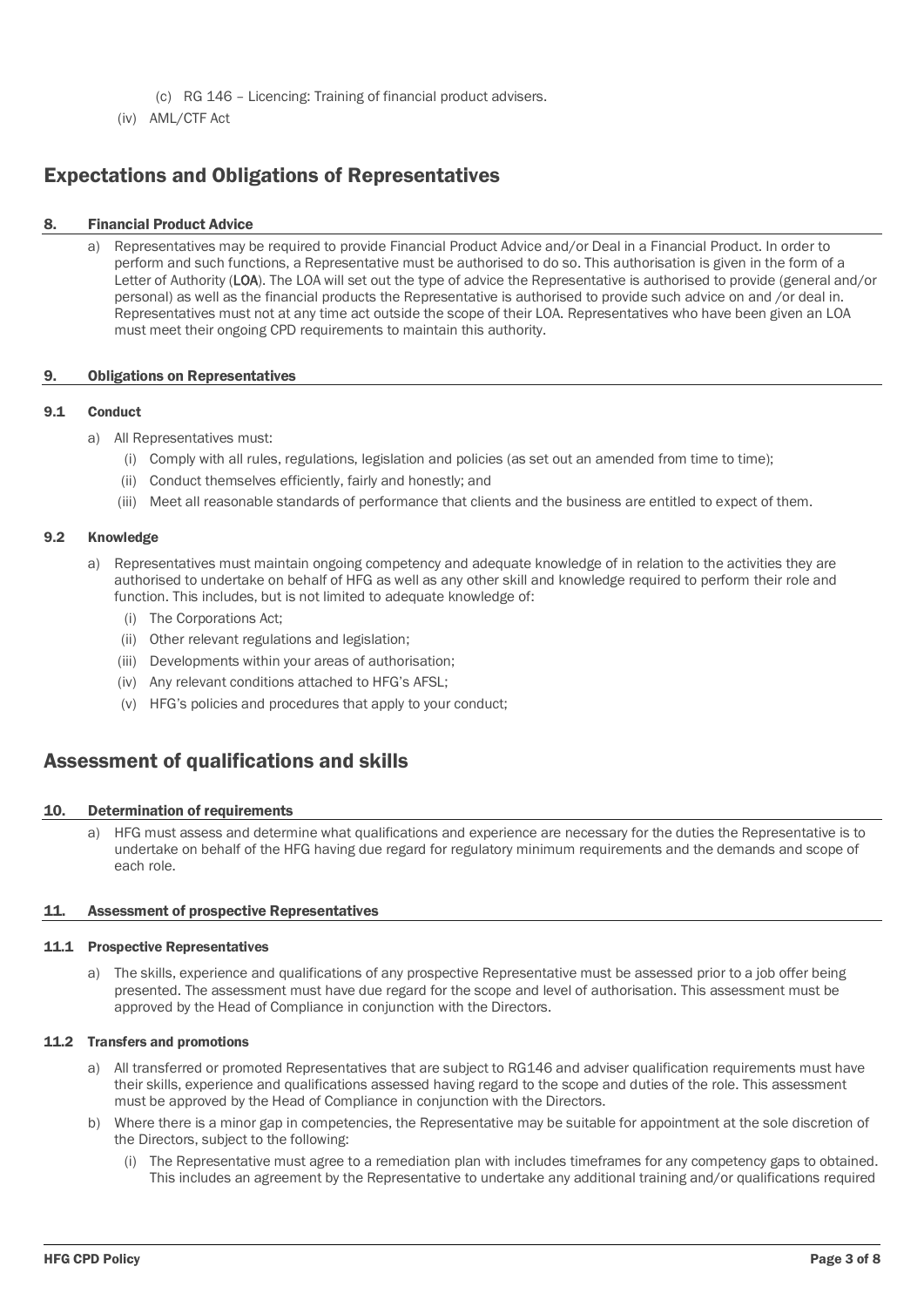by HFG. Financial assistance may be provided with these requirements at the sole discretion of the Directors and the Representative is not to assume any entitlement to such support unless approved by the Directors in writing;

(ii) The Representative must not engage in any authorised activities until it has obtained the relevant competencies.

## CPD Requirements

#### 12. CPD Year

a) HFG's CPD year will be from 1 July to 30 June of the following calendar year.

#### 13. Our approach to CPD

a) Our approach to CPD will be to:

- (i) set reasonable CDP requirements for each Provider relevant to the scope and nature of the authorisations of that provider; and
- (ii) actively assess the performance of each provider against their requirements throughout the CPD year.

#### 14. CPD Plans

a) Each Representative will be issued and annual CPD Plan outlining the ongoing CPD requirements for the CPD Year.

#### 15. Mandatory CPD

#### 15.1 Relevant Providers

a) Under FASEA regulations, all Relevant Providers are required to complete a minimum of 40 hours of CPD training per CPD Year. Within this 40 hours, Relevant Providers are required complete certain minimum hours in certain subject areas. The minimums set out below have been developed in line with these standards:

| CPD Area                                    | Required Hours (min) |
|---------------------------------------------|----------------------|
| <b>Technical Competence</b>                 | 15 Hours             |
| <b>Client Care and Practice</b>             | 5 Hours              |
| Regulatory Compliance & Customer Protection | 5 Hours              |
| Professionalism and Ethics                  | 9 Hours              |

b) A minimum of 15 hours of the above CPD Activities must be **Structured CPD**. Structured CPD activities are activities that require a formal assessment component. Evidence of successful completion is required.

#### 15.2 RG146 Representatives that are not Relevant Providers

a) HFG has determined that other Representatives that are captured by RG146 requirements but are not Relevant Providers (i.e. are not authorised to provide personal advice) are required to complete 25 hours of CPD Training per CPD Year. Within this, a minimum number of CPD hours is required in the following areas:

| <b>CPD</b> Area                             | <b>Required Hours (min)</b> |
|---------------------------------------------|-----------------------------|
| <b>Technical Competence</b>                 | 5 Hours                     |
| Client Care and Practice                    | 3 Hours                     |
| Regulatory Compliance & Customer Protection | 3 Hours                     |
| Professionalism and Ethics                  | 3 Hours                     |

b) A minimum of 15 hours of the above CPD Activities must be **Structured CPD**. Structured CPD activities are activities that require a formal assessment component. Evidence of successful completion is required.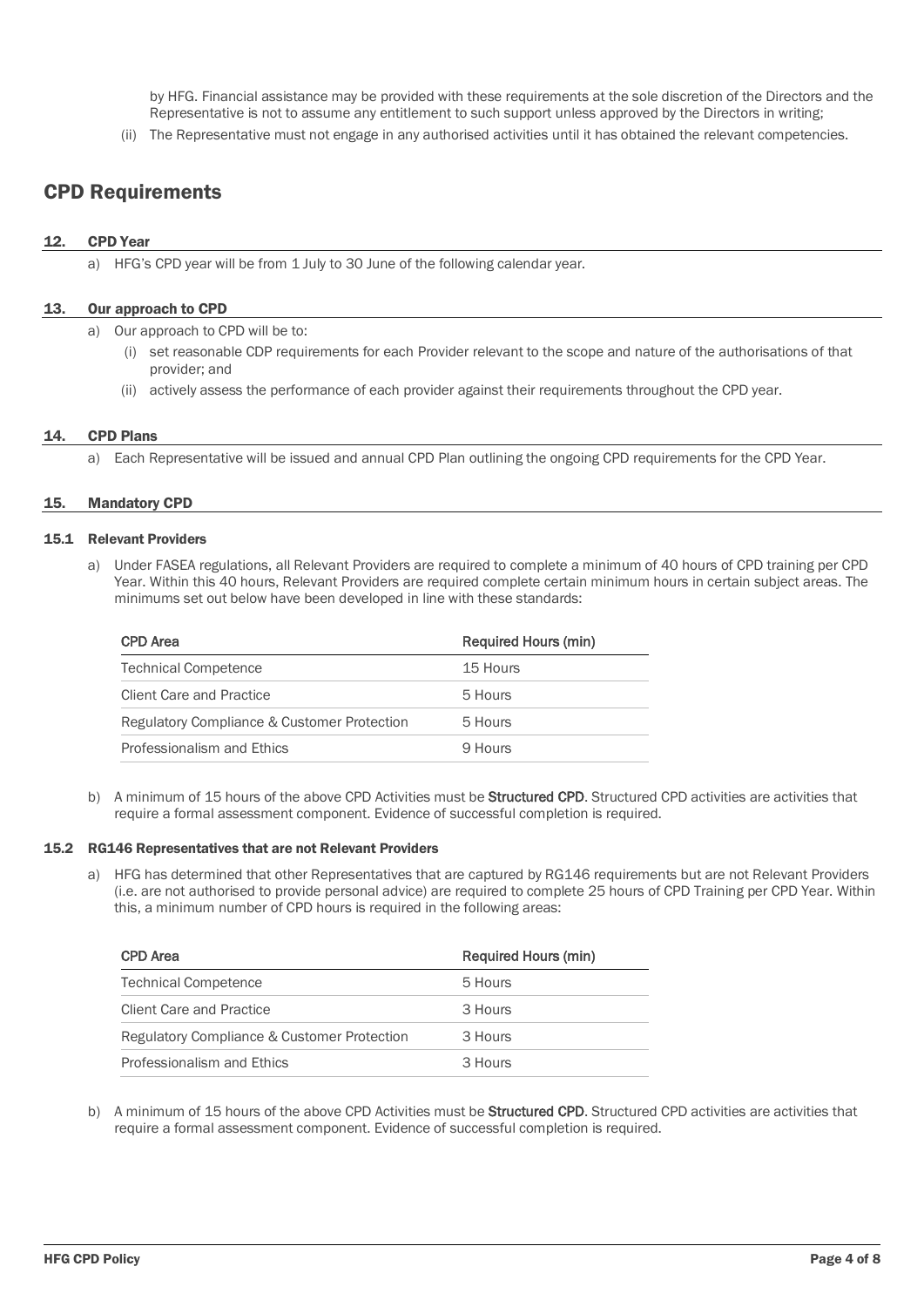#### 16. Restrictions

#### 16.1 Professional and Technical Reading

a) A maximum of 4 hours of professional and technical reading map be counted towards CPD hours in any given CPD Year.

#### 16.2 Formal Relevant Education

a) A maximum of 30 hours of formal relevant education (i.e. further studies) may be counted towards CPD hours in any given CPD Year.

#### <span id="page-4-0"></span>17. Qualifying CDP Activities

- a) Qualifying Activities are defined under section 7 of the Legislative Instrument. A Qualifying CPD Activity must:
	- (i) Have clearly defined aims and learning outcomes;
	- (ii) Have a clearly defined and logical structure that following adult leaning principles;
	- (iii) Be current, accurate and up-to-date;
	- (iv) Is at the appropriate leaning level with appropriate technical or practical content;
	- (v) Deal primarily with matters that are relevant to the provision of financial product advice, financial advice services or the conducting of a financial advice business;
	- (vi) Be conducted by one or more persons with appropriate expertise, academic qualifications and practical experience;
	- (vii) Enhance the Representative's knowledge as skills in areas relevant to the provision of financial advice;
	- (viii) Include one or more of the following: workshop, face to face presentation, multimedia, worked examples, activities, case studies, tips, warnings and if appropriate, references to relevant legislation and regulation;
	- (ix) Issue a proof of attendance/completion (which must be provided to HFG by the Representative) which specifies as a minimum;
		- (a) Name of activity and provider;
		- (b) Date of activity/completion;
		- (c) Overview of activity;
		- (d) Overview of conducting entity/person;
		- (e) The CPD area/s to which it relates;
		- (f) Duration in minutes/hours/CPD points of the activity (1 CPD point is to be considered as 1 CPD hour).

#### 18. Approval of CPD

a) HFG must approve 70% of each Representatives CPD for them to complete as part of their CPD Plan. For Relevant Providers, this means that 28 hours of CPD must be approved each CPD Year. For RG146 Representatives, 17 hours must be approved.

#### 18.2 Kaplan OnTrack

a) Kaplan OnTrack is the system used by HFG to provide access to CPD training content as well as log and monitor Representative's CPD activity. Any CPD completed through Kaplan OnTrack is deemed to be approved by HFG. As such, a Representative could meet all qualifying CPD activities hours by completing the required hours via Kaplan OnTrack.

#### 18.3 Other activities

a) Activities other than those completed through Kaplan OnTrack may be approved by HFG at its sole discretion. Representatives wishing to count such activities towards their annual CPD requirements must apply for approval for the activity in question by logging it in Kaplan OnTrack portal and providing all of evidence that satisfies all of the requirements outlined in section [17](#page-4-0) of this Policy.

#### 19. Monitoring and assessment

- a) An RP's progress towards meeting their CPD requirements will be assessed quarterly.
- b) If HFG forms the view that the AP is not making sufficient progress towards meeting the requirements of their annual CPD Plan, the RP will be issued with a caution and the RP's progress will be monitored monthly in the quarter following the caution.

#### 20. Update this CPD Policy

An annual review and assessment of this CPD Policy will be completed to ensure it remains compliant with the requirements of the Legislative Instrument as amended from time to time. HFG will update this policy if and when required.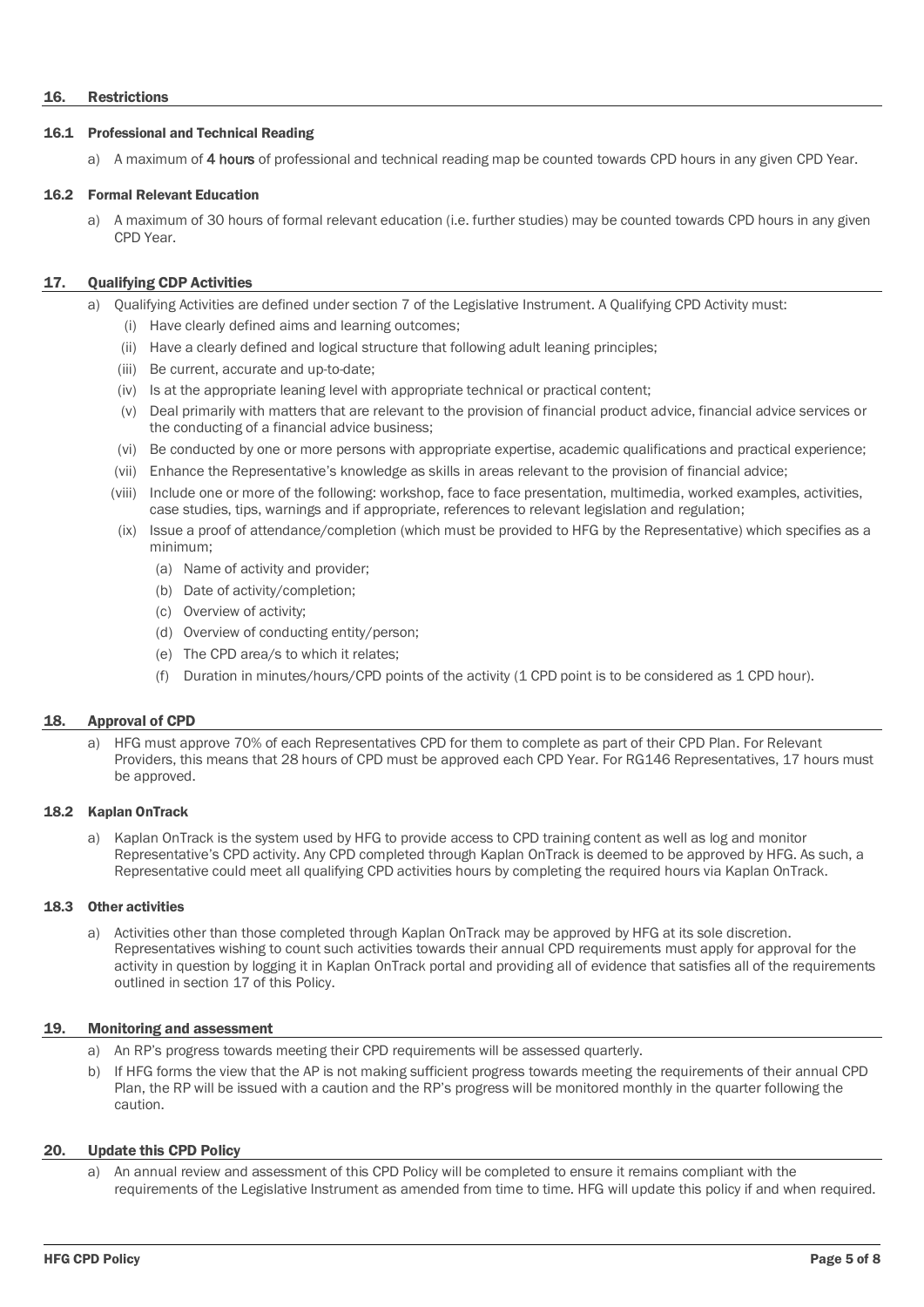#### 21. Primary Responsibility for meeting CPD requirements

- a) Representatives are primarily responsible for meeting the requirements of their annual CPD Plans.
- b) Managements is primarily responsible for setting annual CPD Plans and monitoring progress towards these throughout the CPD Year.

#### 22. Maintenance of required records

#### 22.1 Requirements of Representatives

- a) HFG has engaged Kaplan (via Kaplan OnTrack) to record the CPD of Representatives and perform the function of HFG's CPD Training Register. As such, Representatives must add all CPD activities to Kaplan.
- b) Representatives will need to provide complete evidence in support of all CPD activities added to their Training Register.

#### 22.2 HFG's requirements

- a) HFG will ensure that all records required by the Legislative Instrument are completed and maintained. These records include:
	- (i) All CPD Plans;
	- (ii) Details of CPD Assessments
	- (iii) Details of CPD Activities
- b) For Relevant Providers, HFG must record on that Representatives Financial Adviser Register entry, any CPD Year for which that Representative fails to meet their CPD requirements.

#### 23. Publication of CPD Policy

- a) HFG will publish a copy of this CPD Policy on its website and will ensure that all RPs have access to a copy of it.
- b) a minimum of 40 hours of CPD, at least 70% of which must be deemed qualifying CPD activities, each CPD year.